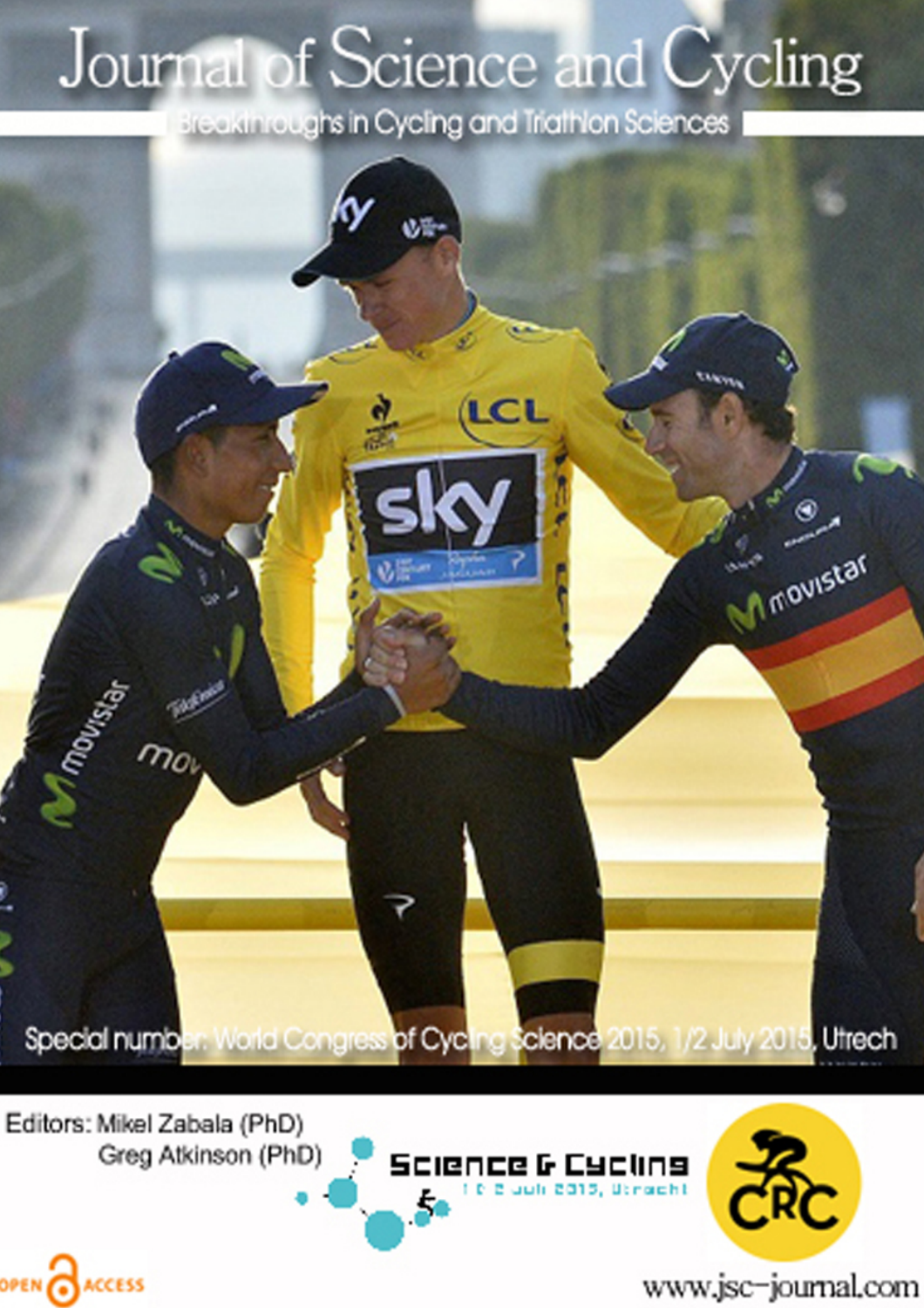### BOOK OF ABSTRACTS **Open Access**

## Rehabilitation of a tibial plateau fracture within an elite female mountainbiker. A case report

 $\mathsf{J}.$  Hynd $^1\!\boxtimes$ 

### **Abstract**

ibial plateau fractures present a challenging problem for elite athletes and medical personnel, with many athletes failing to return to previous sporting levels post fracture (Johansson etal, 1992). An elite professional female endurance mountainbiker (Age: 32, Height: 1.58m, Body Mass: 51kg) presented 3 weeks post injury with a severe left tibial plateau fracture, caused by a fall when skiing. An orthopaedic surgeon in France inserted two screw fixations from lateral to medial condyles within the left tibia. X-rays and CT scans revealed a large degree of damage to the superolateral surface of the tibial plateau. The surgeon described an unusual and potentially career threatening injury. The athlete was advised to completely rest for a minimum of 10 weeks. This created uncertainty and concern for future career status and sponsorship. Prior to injury, a 12 week training period in France involved intensive skiing and running on steep alpine roads. During this time the athlete experienced progressive knee pain, perhaps caused by a change in knee load relative to high volume cycling. According to Bargfeldt etal (2011) high impact training loads may cause microcracks within the tibia. Furthermore, female athletes are at particular risk due to amenorrhea, a reduction in oestrogen levels and resultant reduction in bone mass.

During initial consultation the athlete had expressed a desire to compete in a UCI mountain bike race 17 weeks post injury. As a result, a 14 week progressive rehabilitation programme was administered. Initially, a cryocuff was applied to limit knee effusion, crutch walking was amended to ensure a correct gait pattern was maintained. To limit physical conditioning non weight bearing pool running with floatation harness was introduced at week 4. Bike Positioning (45° spinal flexion, 35° knee flexion) was replicated during pool running to simulate mountain bike position (Bini etal, 2011). Underwater cameras allowed continual visual feedback. High intensity (threshold and suprathreshold) efforts against pool flume resistance matched intended high intensity bike training. At the end of each pool session badu massage jets were self-administered to assist in the recovery process. Further endurance pool running was directed utilising a public swimming pool. This enabled the athlete to maintain intended cycling training volume and conditioning. Additional physiological effects of pool hydrostatic pressure assisted increased circulation due to the compressive effects on soft tissue (Thein & Brody 1998). Progressive modified mountain bike specific strength and conditioning, and flexibility home exercises were also introduced.

From weeks 4-8, weekly examination and assessment determined progression and modification of prescribed exercises. Crutch walking progressed from non-weight bearing, partial weight bearing with two crutches, to single crutch walking. Progression to underwater treadmill gait, initially at 10% body weight with flume jet resistance was applied to progressively develop confidence and monitor impact. Underwater forward/backward/side step and hop using a step box also instilled confidence in safe progression to land based functional exercises. At week 10 examination and assessment revealed symmetry in lower limb muscle bulk. Static endurance cycling on an indoor wind trainer replaced the pool endurance sessions. Proprioception exercises progressed from pool to land. After discussion, the patient expressed self-doubt and reluctance at the prospect of progressing to cycling outdoors. It was apparent there was a dependence on advice and prescription, rather than a return to independent training. However, after consultation a return to mountain biking on roads and tracks commenced. At week 12 the Functional Movement Screen (FMS) was selected as a valid objective measurement tool to establish kinetic chain discrepancies (Minick etal, 2010). Initial tests revealed low scoring levels of 1 for deep squat, hurdle step, inline lunge, trunk stability pushup and rotary stability. Consequently, home strength and conditioning and flexibility exercises were modified to address asymmetry. A UK based orthopaedic surgeon confirmed full union was established at week 16, with no perceived problems returning to mountain bike competition. Biodex dynamometer and Biodex balance system (Biodex Medical, New York, USA) baseline measures were also applied with data used to guide amendments in training. The FMS was retested and compared to week 12. Results revealed improvements for deep squat, hurdle step, inline lunge, trunk stability pushup and rotary stability. However, conditioning would continue due to the overall score remaining at 13/21. The athlete continued to improve on the bike with hill climbs and time trials used as sports specific baseline measures. This enabled a confident safe return to compete at the week 17 target UCI international mountainbike race. The race was completed with no aggravation of the affected knee. Considering the rehabilitation of a complex potentially career threatening injury, which occurred 17 weeks previously, the athlete achieved a credible 5<sup>th</sup> place in the Elite women's category. Subsequent results for the remainder of the season included multiple wins in elite mountainbike stage races.

Regardless of the complexity of injury, the application of an evidenced based multidisciplinary approach, employing specificity to the athletes sporting demands provides optimal rehabilitation of the elite athlete.